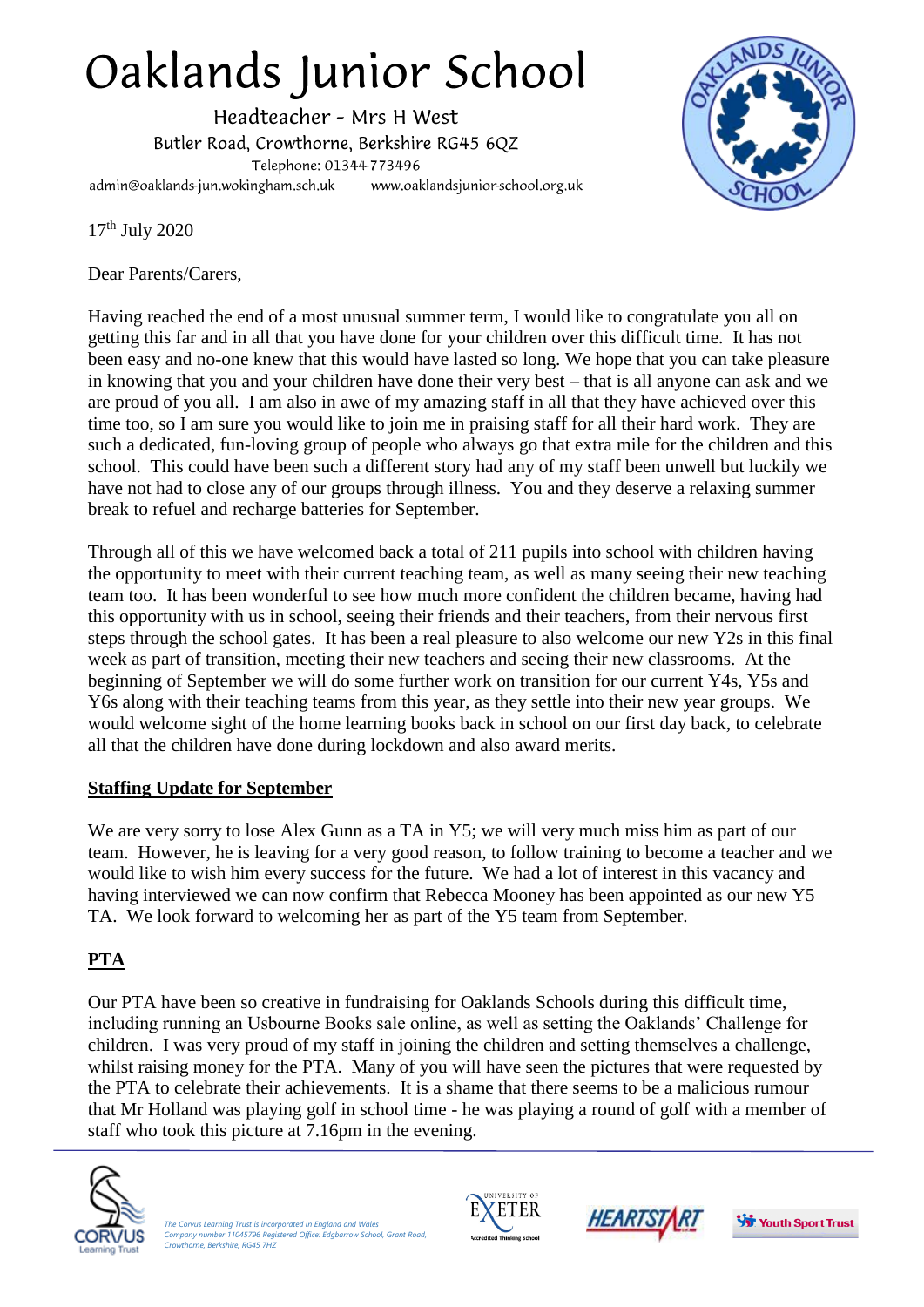### **Y6 Leavers**

All our Y6s, who were in school over these last few weeks, were able to have an end of term shirt signing within each group and view our PowerPoint presentation of their time with us – there was laughter and tears for photos shared from Y3-Y6 and lots of lovely messages from members of staff. This was also shared on Teams for those who were not able to be in school. The whole Y6 team were in school to wish the children well on their journey to secondary school with ice pops, a round of the Leavers' song, and a few favourite songs. The traditional end of an era award winners were named with their names currently being engraved on these awards. Huge congratulations to:

| <b>Waller Oracy Cup</b>         | Samika J          |
|---------------------------------|-------------------|
| <b>Teale Trophy</b>             | Vladi M           |
| <b>Sports Shield</b>            | Alice K & Ethan S |
| <b>Outstanding Sports Award</b> | Charley B         |

Thank you to the PTA for organising a card for all the Y6 leavers, with their photos in hoodies on the front and messages from staff; something to hopefully remember their time at Oaklands Juniors. As I have already said, this is not goodbye as in the autumn term we will be planning a social BBQ event for parents, children and staff so that we can suitably celebrate our Y6s time with us.

#### **September Opening**

Following the new guidance for schools from September, we have planned for a full re-opening from Wednesday 2nd September with **all** year groups returning full-time. Our groups or 'bubbles' will be able to be much larger, as whole year groups, with no social distancing for the children within their year group. However, year group 'bubbles' will not be allowed to mix, meet or play together and must at all times be kept separate. Staff, however, will still need to remain at a 2m distance or 1m+ with appropriate measures in place.

In order to ensure year groups remain separate, there will be a staggered start and end to each day.

| Year          | Arrive | <b>Depart</b> |
|---------------|--------|---------------|
| Group         |        |               |
| <b>Year 4</b> | 0830   | 1505          |
| <b>Year 5</b> | 0840   | 1515          |
| Year 6        | 0850   | 1525          |
| <b>Year 3</b> | 0900   | 1535          |

Children will need to enter school alone at the **Butler Road gate only, no parents are allowed into school,** at least for the first half of the autumn term. The 2m markings on the pathway into school will only be applicable for adults, as each year group bubble will be allowed to be closer together. Staff will be at the gate to meet the children in the morning and take them to their classrooms and will also walk them to the gate at the end of the day to be collected.

We would ask you to keep to the times above as we need to keep every year group bubble separate to avoid possible cross-contamination and as you will see there is only 10 minutes difference between each year group arriving/leaving. Entry and exit will only be via the Butler Road pedestrian gate. If there are any parents with children in both schools, we will do what we have done throughout this lockdown, I or a member of staff will meet the junior child at the edge of the junior playground (near the end of the driveway and the infants' entrance) and they will enter school with us, while the parent returns through the same Ellis Road gate. If you are collecting a child from the infants at the Ellis Road gate, we can be flexible in you collecting a junior child but